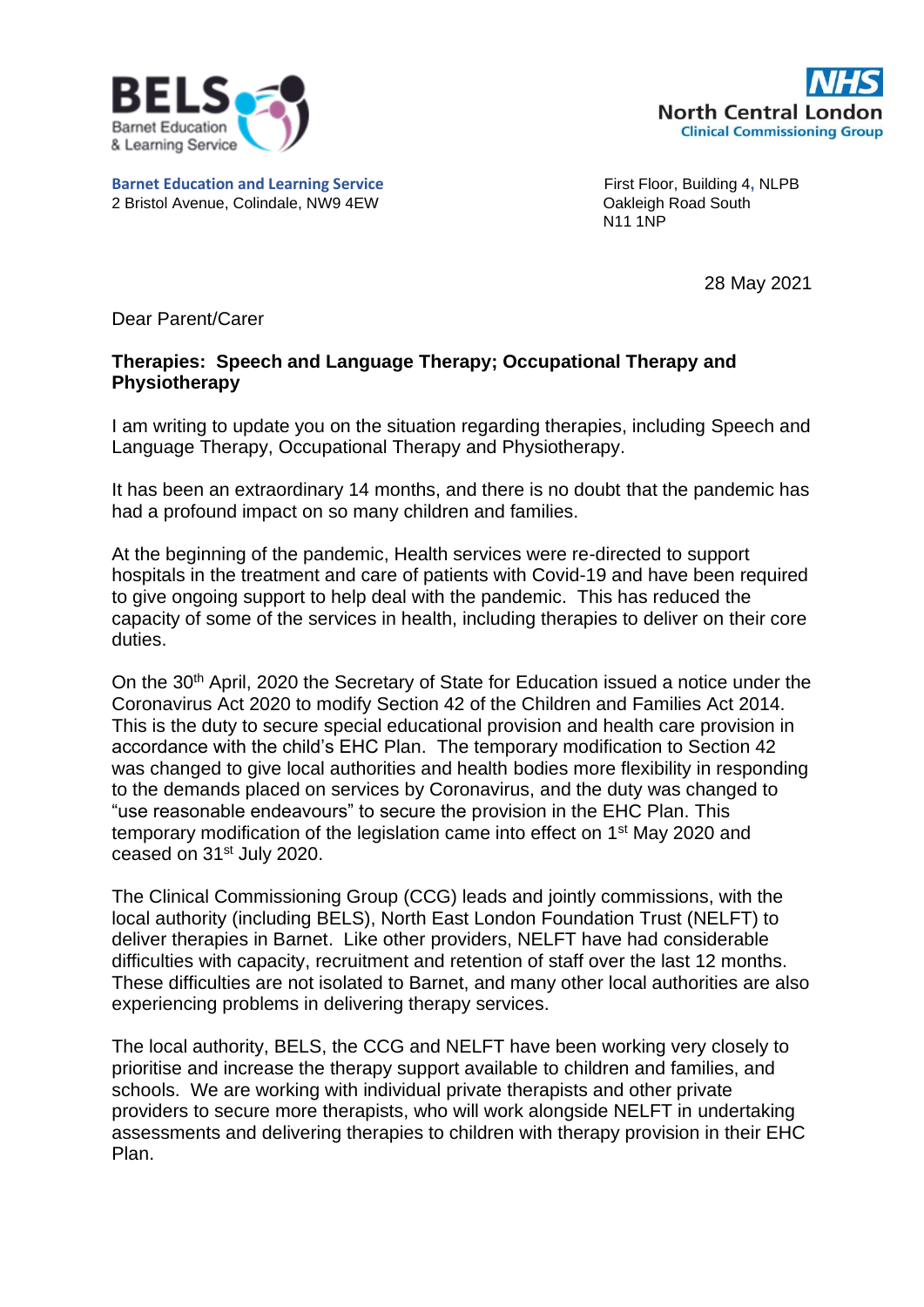



**Barnet Education and Learning Service** First Floor, Building 4, NLPB 2 Bristol Avenue, Colindale, NW9 4EW CORP CORPORTED AND ROAD BOAT CONTROLLER TO A CONTROLLER

N11 1NP

In addition to this Whittington Health has been commissioned to lead recovery work over the remainder of the Summer term and Autumn term and are working towards supporting your child's therapy needs. This is part of ongoing work with Whittington Health to build greater resilience into our therapy provision in Barnet.

Although we would want therapists to work closely with staff in schools, we recognise the need for children who require therapy to receive the necessary input and support and have asked therapists to offer therapy during the school holidays. A blended approach will be adopted during the school holidays, according to the needs of the child, with a mixture of virtual and face-to-face therapy, and taking account of parental preference.

This additional resourcing for therapy will continue until the end of the Autumn term 2021, when we hope that our commissioned provider will have sufficient capacity to meet need in Barnet.

In addition to the work being undertaken to obtain and deliver more therapy support, Barnet Education and Learning Service (BELS) is also putting together a recovery package of support for schools. This includes offering all mainstream primary and secondary schools in Barnet access to a qualified private Speech and Language Therapist who will train school staff and facilitate small group support for pupils with a lower level of need who will benefit from a language enrichment programme. This is due to start straight after half term in June and will also be offered to schools in the Autumn term.

We know that therapy provision is a concern for many families of children with SEND, particularly those who have therapy provision in their EHC Plan. There will be two 'open sessions' on therapies for parent carers. Senior officers from the local authority, BELS, Whittington Health, NELFT and the CCG will be attending these sessions to respond to questions and concerns.

The sessions will be virtual, using MS Teams. The sessions will be run in the first two weeks of the second half of the summer term (week beginning  $7<sup>th</sup>$  June). Depending on the interest shown, more sessions will be arranged, as needed.

Details about these sessions will be on Barnet's Local Offer and on the Barnet Parent Carer website. They will also be circulated to all schools in Barnet to pass on details to parents.